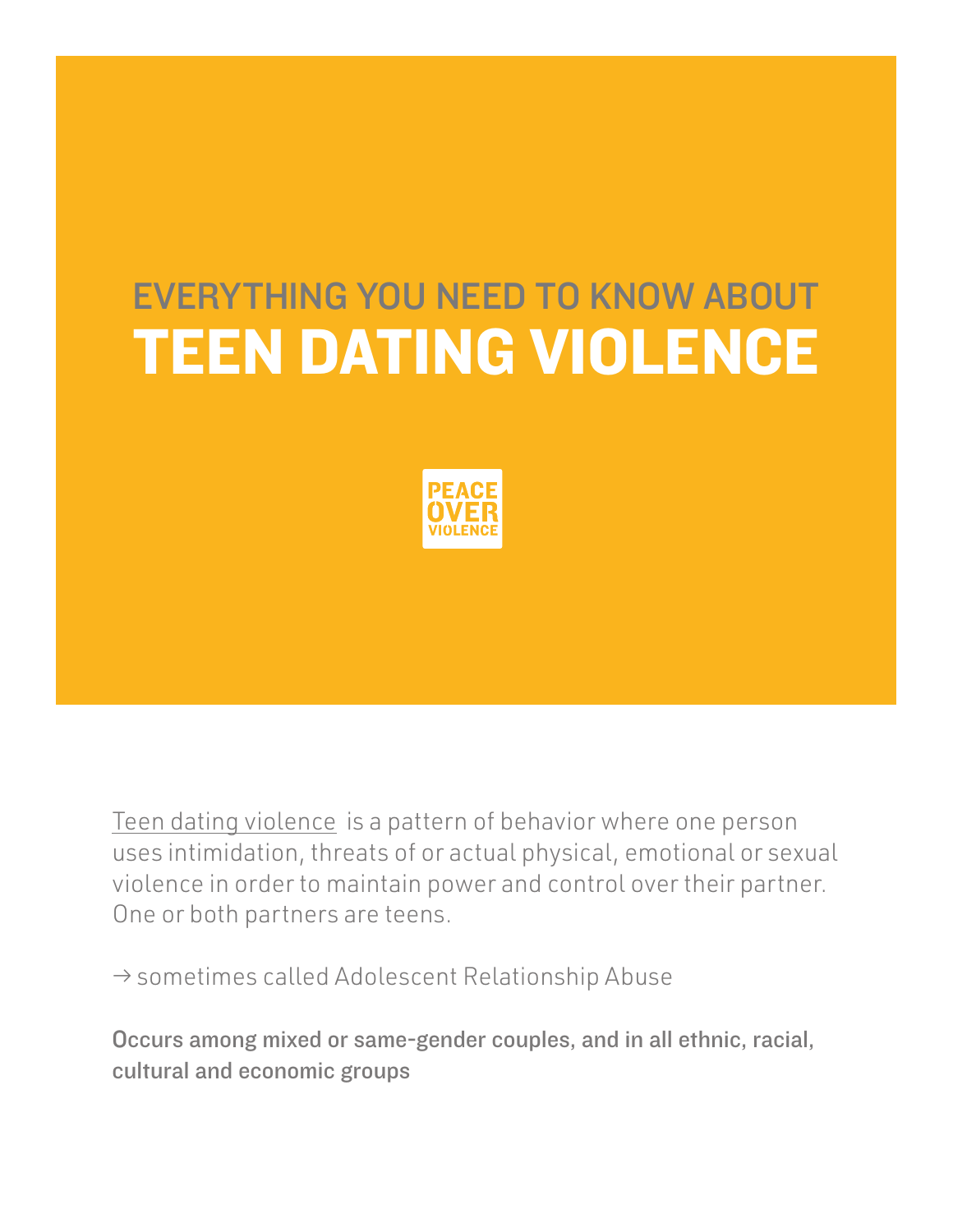



- Nearly 1 in 11 female teens and about 1 in 15 male high school students report having experienced physical dating violence in the last year.
- About 1 in 9 female and 1 in 36 male high school students report having experienced sexual dating violence in the last year.
- 26% of women and 15% of men who were victims of contact sexual violence, physical violence, and/or stalking by an intimate partner in their lifetime first experienced these or other forms of violence by that partner before age 18.
- The burden of Teen Dating Violence is not shared equally across all groups—sexual minority groups are disproportionately affected by all forms of violence, and some racial/ethnic minority groups are disproportionately affected by many types of violence.
- 52% of teens who experience digital abuse are also physically abused Teens who are physically or sexually abused have 6 times the risk for pregnancy and are twice as likely to contract STIs.
- The severity of intimate partner violence is often greater in cases where the pattern of azbuse was established in adolescence.
- Only 9% of abused teens seek help, and rarely from a parent or teacher.
- In California, 1 in 3 students cannot identify a single caring adult in their lives.

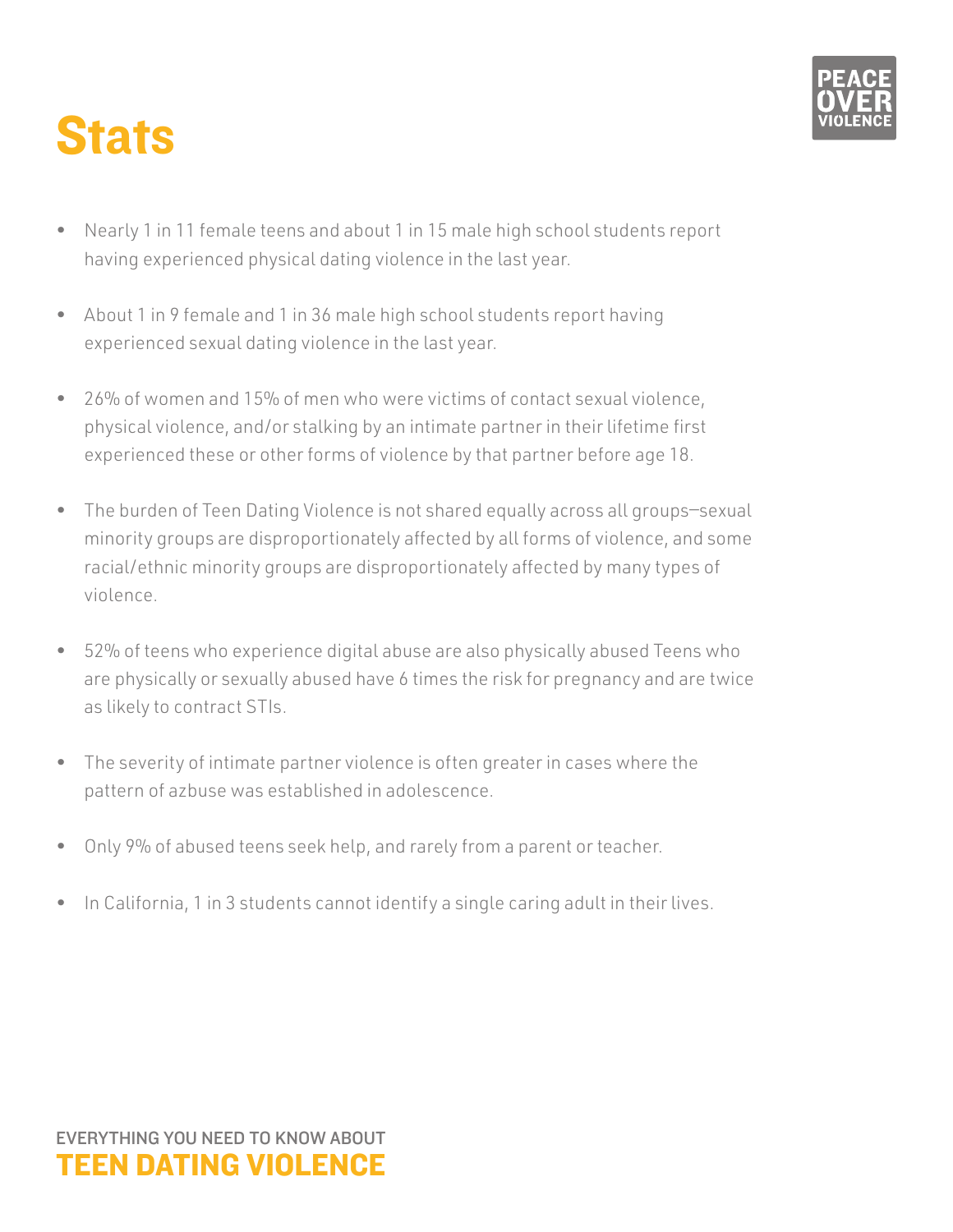

### How to respond

#### "There is no more effective neurobiological intervention than a safe relationship"

—Bruce Perry, PhD, MD, researcher & child psychiatrist

In CA, 1 in 3 students cannot identify a single caring adult in their lives (California Healthy Kids Survey). Which is why we need to educate adults comprehensively about the issue and build them up to become youth allies.

#### Understand YOUR limits and comfort level

- Appropriate confidentiality and reporting requirements should be clearly articulated to youth in a way that they can understand
- Affirm that our roles as adults require us to place safety as our number one priority
- Talk to youth about skill-building and building support systems
- Validate feelings
- Address issues of self-blame
- Don't minimize → their experiences and feelings are real
- Because of the modeling that often takes place in the home, media and in the broader culture, a critical part of intervention with youth is deconstructing unhealthy behavior patterns and gender norms

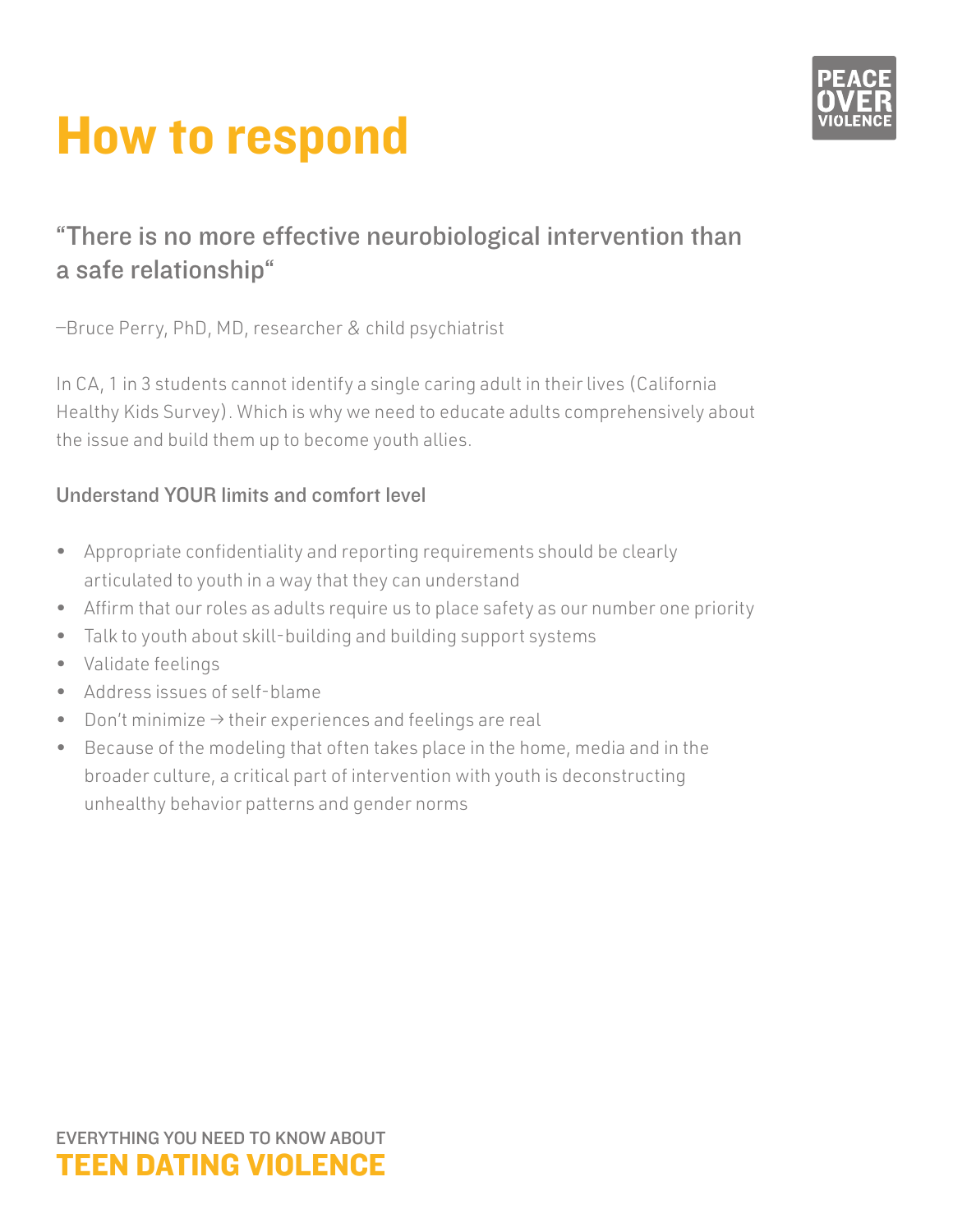

#### Possible School Accommodations to Consider

- Route changes
- To and from school
- To and from any classes
- Change of class seat assignment
- Change of locker assignment
- School-based stay-away agreement
- Change of class/class schedule
- Permission to leave class to see a counselor
- Excused absence for classes missed
- Make up class work missed
- Alternative education plan
- School transfer
- Other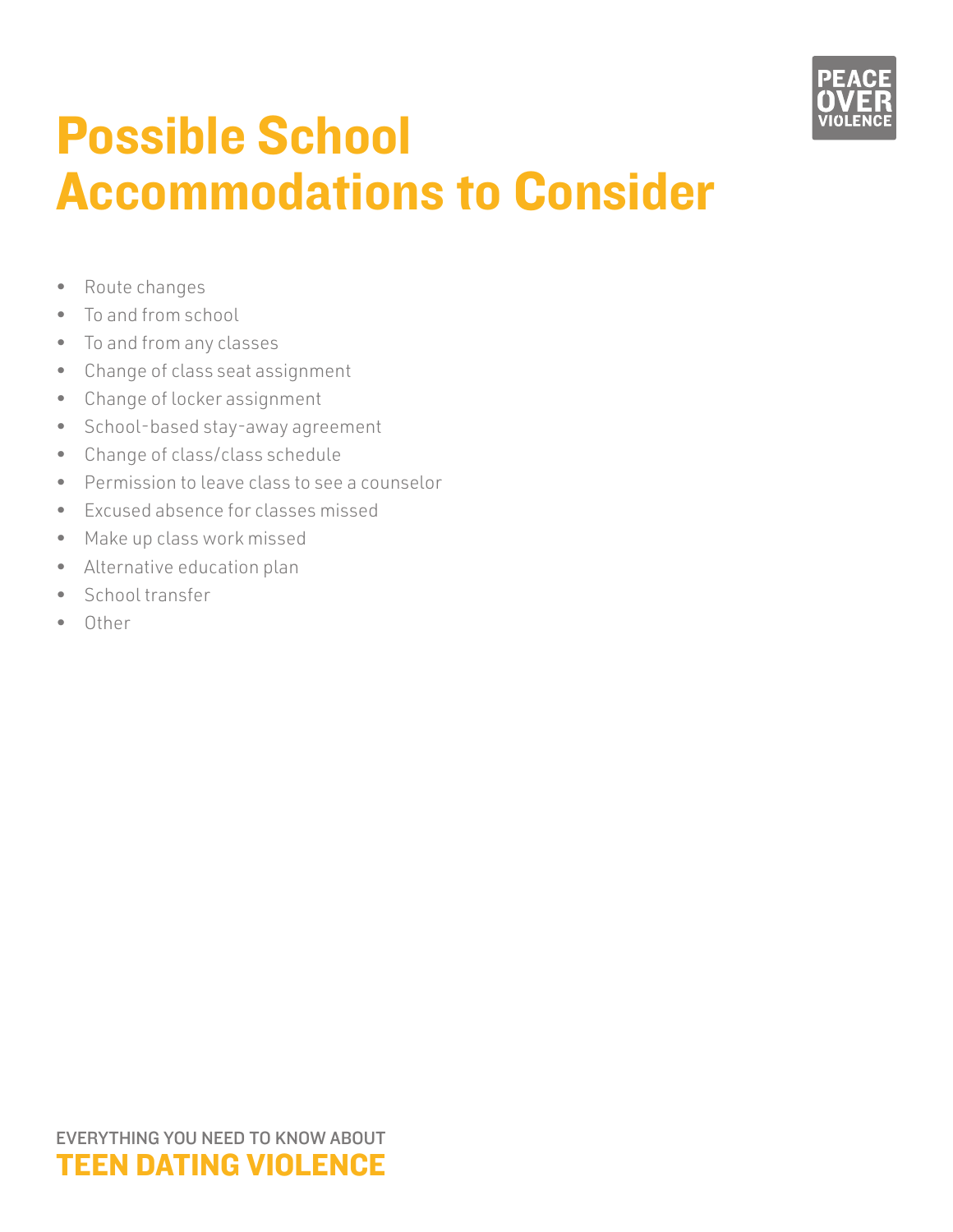

# The Spectrum of Prevention

Changing Organizational Practices

Fostering Coalitions & Networks

Educating Providers

Promoting Community Education

Strengthening Individual Knowledge & Skills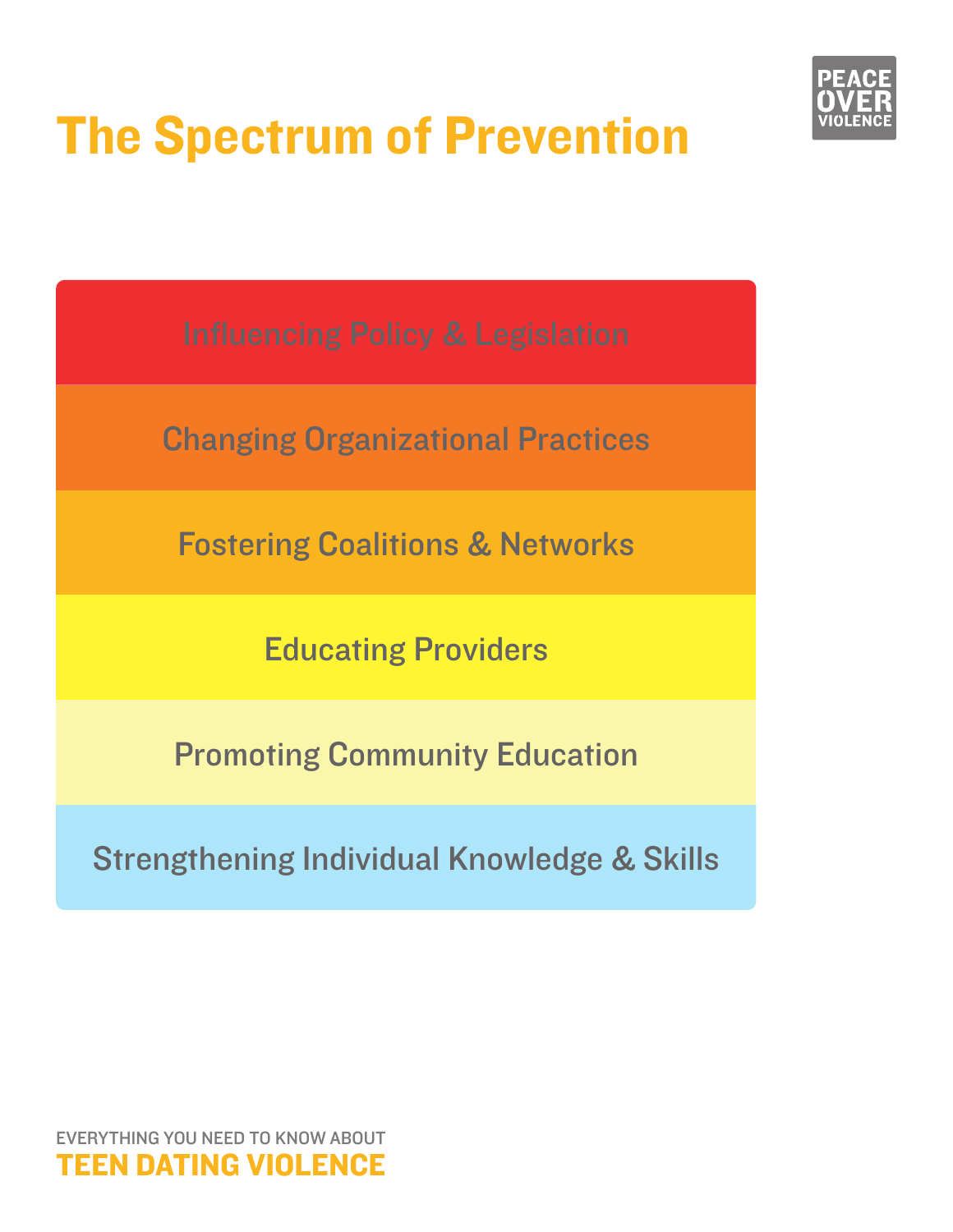

## Teen Power and Control Wheel



Adapted from the Power and Control Wheel, developed at the Domestic Abuse Intervention Project in Duluth, Minnesota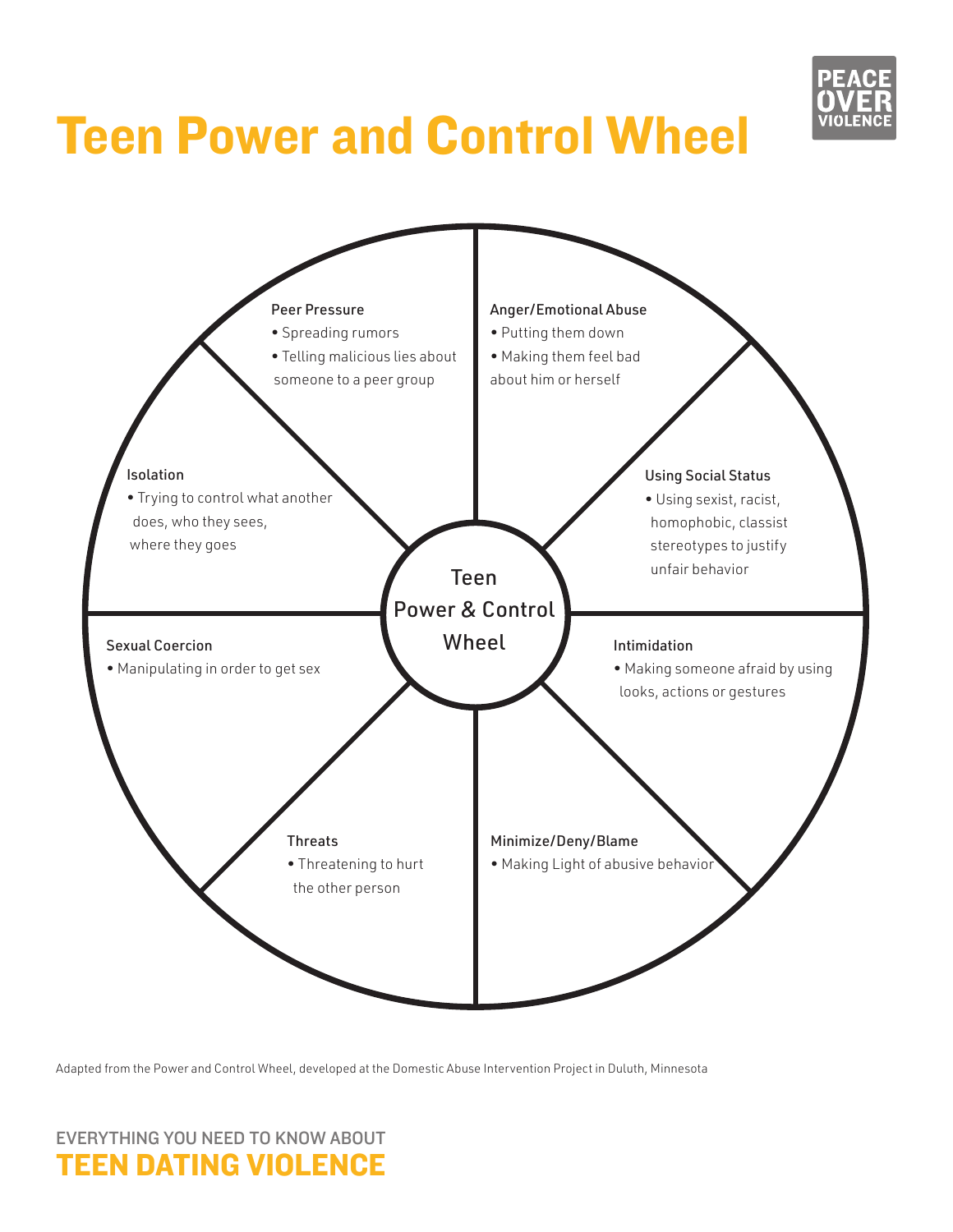

### Teen Power and Control Wheel



Adapted from the Power and Control Wheel, developed at the Domestic Abuse Intervention Project in Duluth, Minnesota

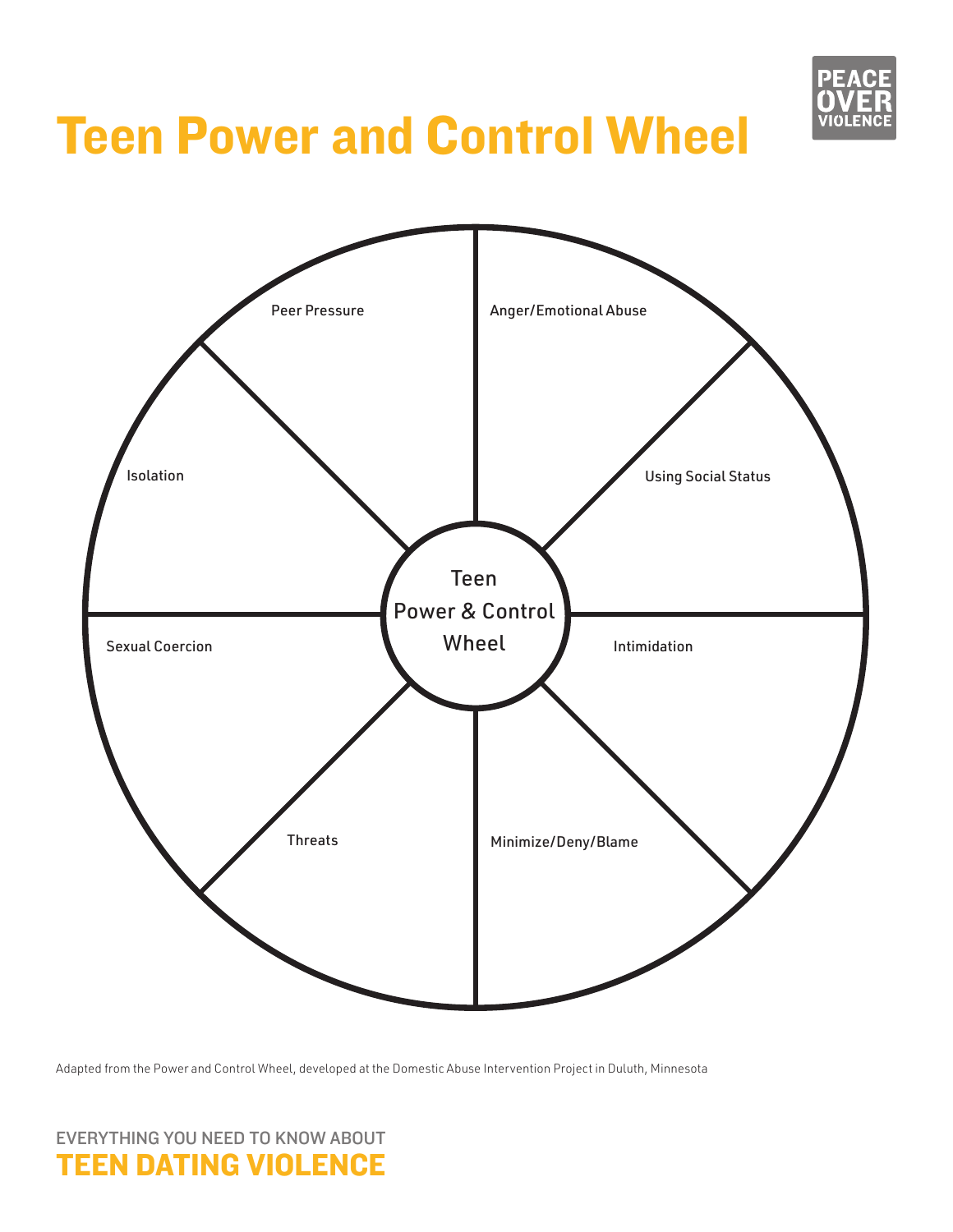

#### Roots of Gender Oppression Sample